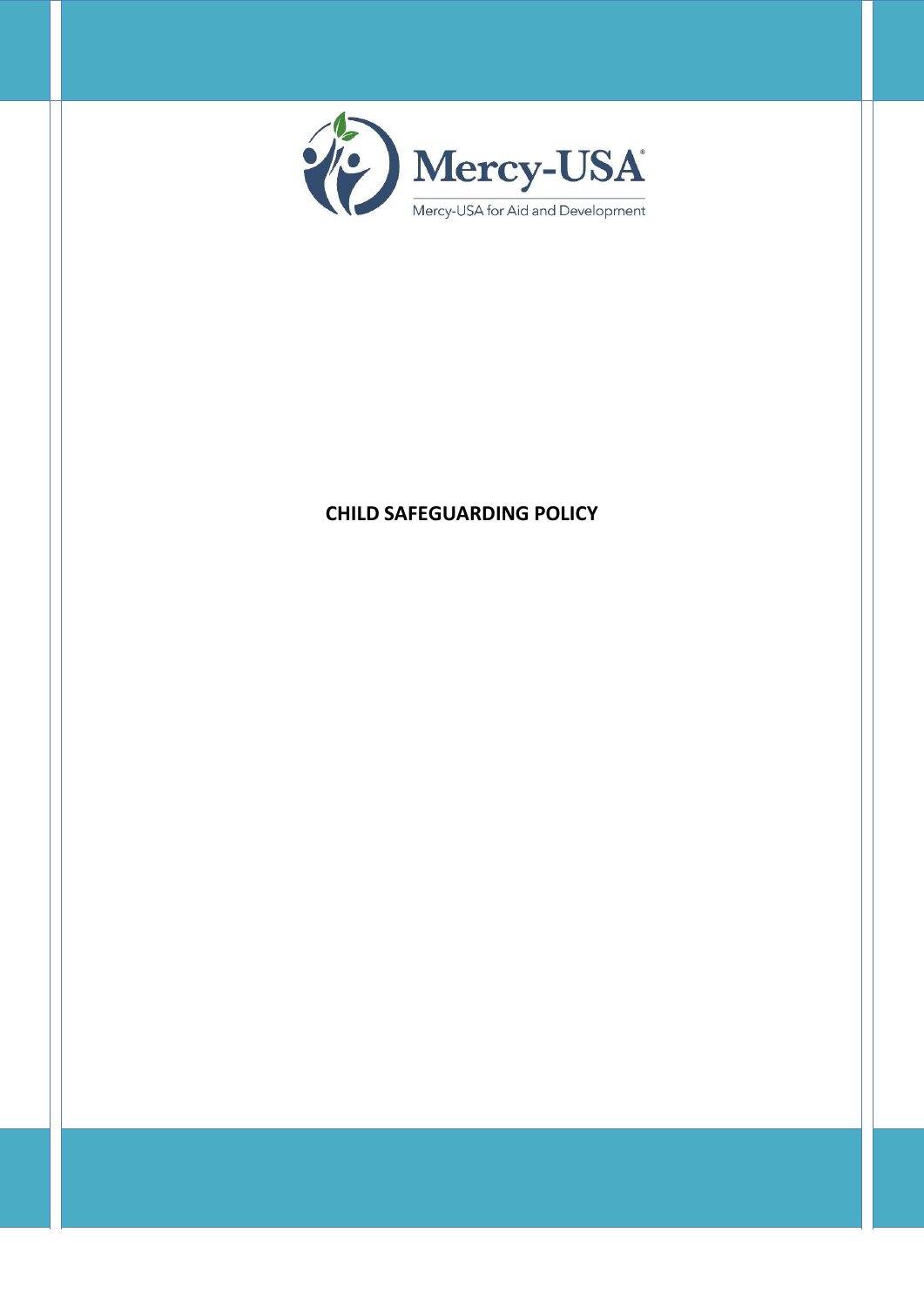

# **Child Safeguarding Policy**

### **1.0 Background**

Mercy-USA for Aid and Development recognizes the value of children and their intrinsic rights to life, to be protected from abuse and exploitation and to have their privacy protected, among others. Children, as one of the primary beneficiary groups of Mercy-USA's programming worldwide, are at the heart of both its lifesaving and development programming.

The UN Convention on the Rights of the Child (CRC) states that all children, without any exception, have equal rights to survival, health, education, participation and protection. Mercy-USA is thus committed to protecting and ensuring the safety and dignity of all children and securing their rights. To that end, Mercy-USA ensures that all children, irrespective of age, ethnic group, gender, religion, sexual orientation, disability or identity, are accorded the same protection and are entitled to equal access to its essential and lifesaving services offered. Disadvantaged children, such as those from minority groups or with disabilities, face additional needs that are explicitly identified and incorporated in Mercy-USA's program design to ensure additional measures are taken to support their accessibility to, and inclusion in, the respective program.

Mercy-USA commits to delivering its programs in a manner that is safe for all children it serves and to actively help protect all children with whom it comes into contact. To that end, Mercy-USA is committed to this Child Safeguarding document, which consists of a set of policies, procedures and practices employed by everyone at Mercy-USA to ensure it is a child-safe organization.

Mercy-USA acknowledges and appreciates the public documents and other international NGOs from which it borrowed definitions and other content to inform the development of this policy, including Save the Children, World Vision, UNICEF, the Convention on the Rights of the Child (CRC), and others.

#### **2.0 Definitions**

A **child** is considered anyone who is under 18 years of age (as per the CRC).

**Child Abuse** is considered an act which involves the direct or indirect harm of children, including damages to their prospects of safe and heathy development, by individual/organizational actions, institutions or processes. The following are the main categories of Child Abuse:

- A. **Physical Abuse**: The use of physical force that causes or is likely to cause physical injury or suffering (such as hitting, shaking, burning, female genital cutting, torture, etc.). This also includes the hiring of children for child labor and spending excessive or unnecessary time alone with a child in a secluded area that is mentally, physically, socially or morally harmful to children or that interferes with their schooling.
- B. **Emotional Abuse:** Any humiliating or degrading treatment of a child, such as derogatory name calling, belittling, persistent shaming or criticism, solitary confinement and isolation.
- C. **Neglect/Negligence**: Persistent failure to meet a child's basic physical and/or psychological needs, such as by failing to provide adequate food, clothing or shelter, failing to prevent harm, failing to ensure adequate supervision or failing to ensure access to appropriate medical care or treatment.
- D. **Sexual Abuse**: All forms of sexual violence, including incest, early marriage, forced marriage, rape, involvement in pornography, sexual slavery, indecent touching or exposure, using sexually explicit language towards a child and showing children pornographic material. This also includes fondling, holding, kissing or hugging children in an inappropriate or culturally insensitive way.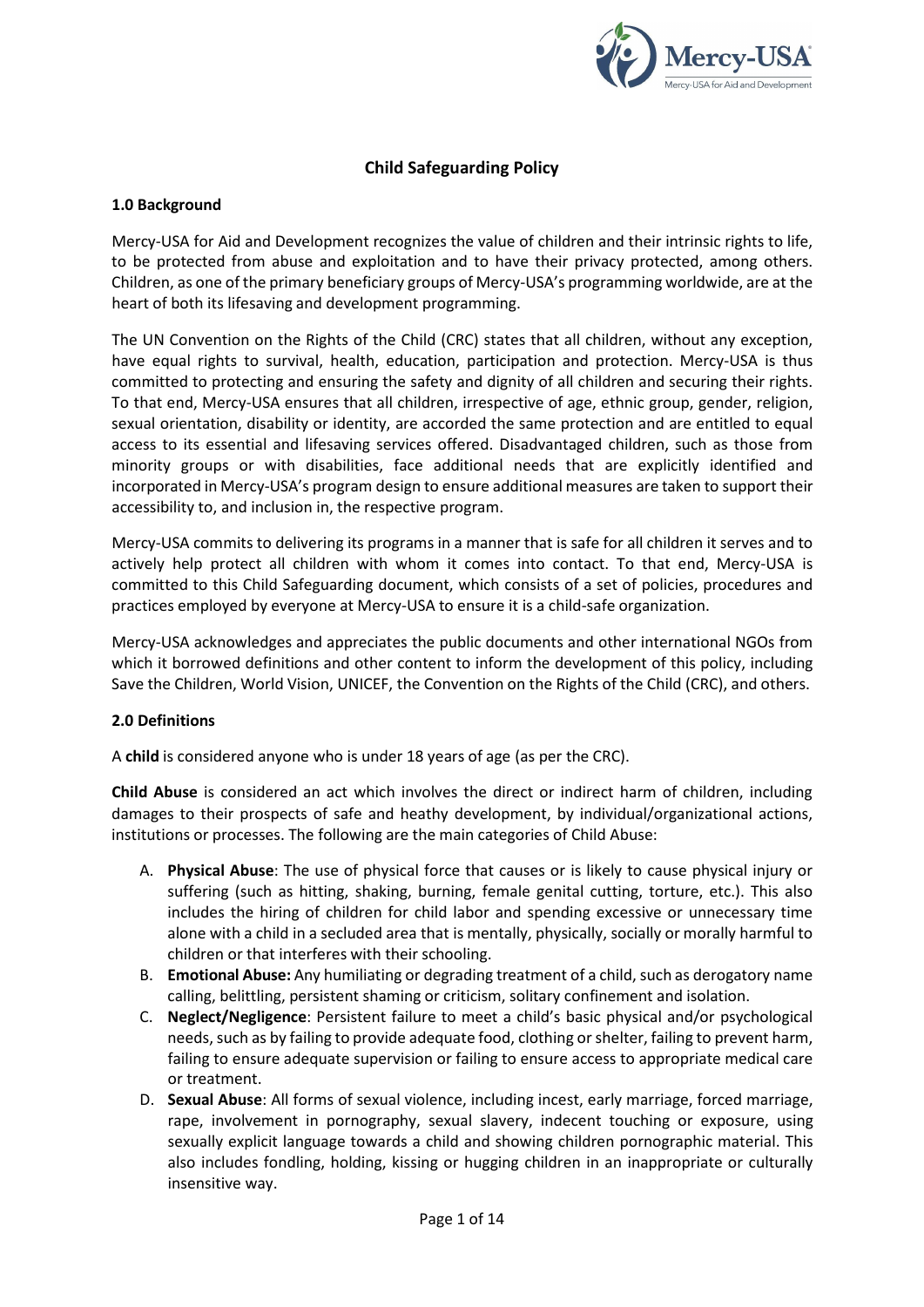

Mercy-USA has in place a policy and code of conduct on **Sexual Exploitation and Abuse** (see Annex A)**,** which refers to any actual or attempted abuse of a position of vulnerability, power or trust for sexual purposes, such as profiting financially, socially or politically from the sexual exploitation of another. This encompasses sexual exploitation of child beneficiaries in exchange for access to services or aid.

# **3.0 Policy Components**

The following guidelines, documents and supporting procedures constitute the Child Safeguarding Policy:

- 1. The Child Safeguarding Policy Core Document
- 2. Annex A Sexual Exploitation and Abuse Policy
- 3. Annex B Communication on Children Guidelines
- 4. Annex C Child Protection in Site Visits Guidelines
- 5. Annex D Child Abuse Reporting Form
- 6. Annex E Background Check Authorization

# **4.0 Responsibilities**

This policy (including all of the components in section 3.0) applies to and must be signed by all **representatives of Mercy-USA**, including:

- employees
- volunteers
- interns
- consultants
- board members
- sub-contracted partners
- independent contractors
- those who work with children on behalf of Mercy-USA
- those who have access to sensitive information about child beneficiaries of Mercy-USA.

This policy and the objectives therein will be verbally communicated through a brief orientation to the following stakeholders so that they are made aware of the policy, but not required to sign as they are not direct Mercy-USA representatives:

- Community committee members (i.e. health facility committees, school committees, beneficiary selection committees, etc.)
- Program site visitors (to be oriented by officer in charge of site, such as facility in-charge of health facility or headmaster of primary school).

All Mercy-USA representatives are to be trained on this policy within the first two weeks after induction to Mercy-USA and will take a refresher training every two years, which is the joint responsibility of **Managers** and **HR**.

All **Mercy-USA representatives** are expected to conduct themselves in a manner consistent with these policy obligations. Any violations of this policy will result in disciplinary action, including termination of contract and other legal remedies.

The **Child Safeguarding Focal Point(s)** (hereby CS Focal Point) in each Mercy-USA country head office will be charged with receiving any suspected or confirmed incident reports, as outlined below in Section 6.3. The CS Focal Point will be a designated person (or persons) within Mercy-USA and appointed by the Senior Management, such as the HR Coordinator. The CS Focal Point can be 1-3 individuals (chaired by 1 person if a group) and is responsible for resolving reported cases of abuse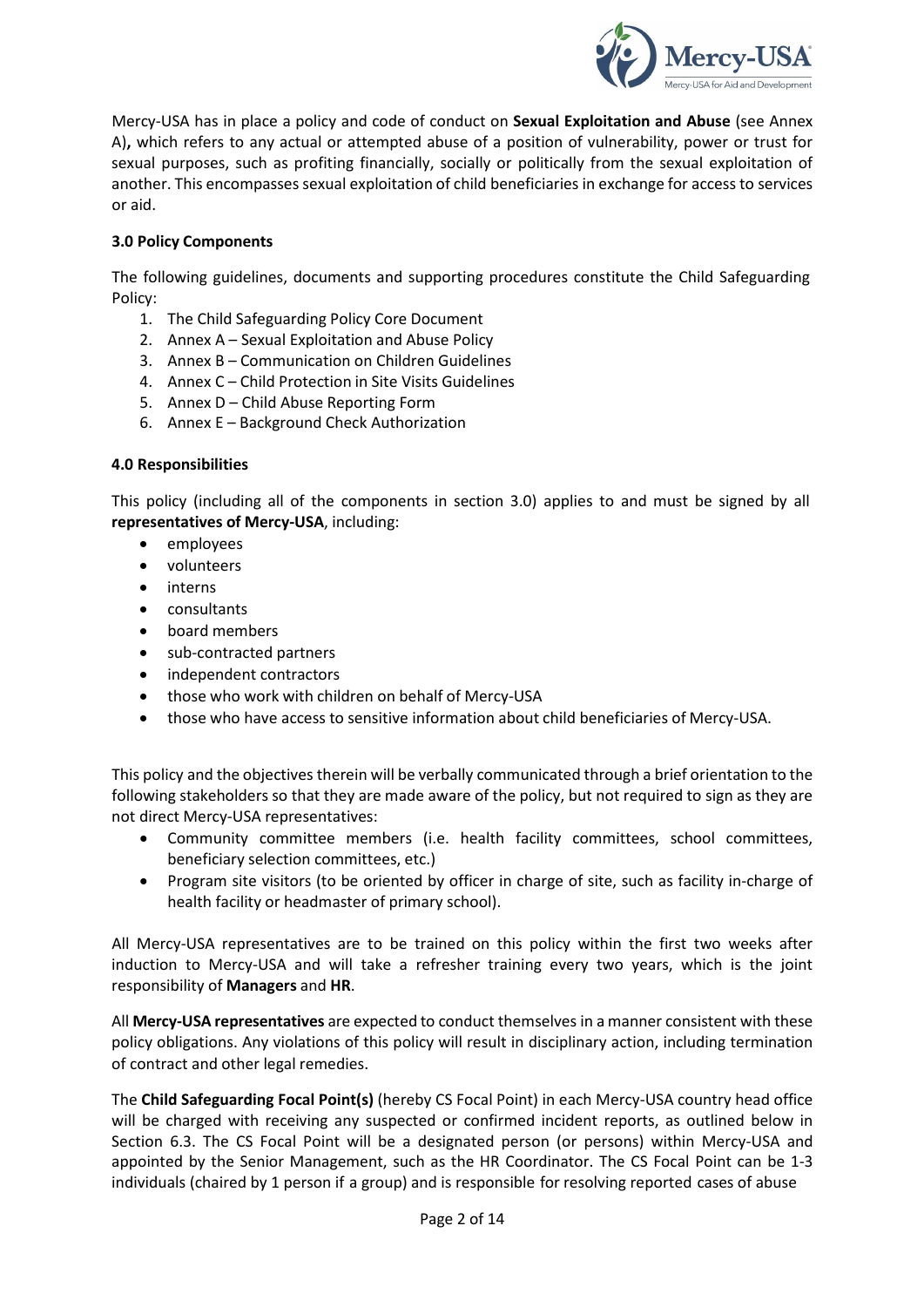

committed only by Mercy-USA representatives, and not by external parties (explained below in Section 6.3).

The **field level CS Focal Points** will be charged with disseminating, overseeing implementation and sensitizing representatives of Mercy-USA on the policy at the field level. They will also serve as the primary points of contact for all external and internal parties at the field level for information about the policy. The head of the field office (i.e., Field Coordinator) and head of site/facility (i.e. Facility In-Charge of health facility) will be appointed as the field level CS Focal Points. Where there are no staff members present (such as the school/health facility committees), the CS Focal Point will be defined by the SMT on a needs basis. The field level CS Focal Points will also be responsible for mounting key excerpts of this policy document (as shared by the regional office CS Focal Point) on a strategic and visible part of the wall of each facility/site, including health facilities and schools for consumption by all Mercy-USA representatives and beneficiaries.

The **Senior Management** of Mercy-USA is charged with enforcing this document and working with the CS Focal Point to address any violations of it, including taking active steps to identify violations, respond to cases of abuse and continuously review applicable policies and procedures to identify gaps or weaknesses. The SMT will review this policy on an annual basis to make any necessary amendments to improve its comprehensiveness and effectiveness, as well as continuously spearhead the development of initiatives to make Mercy-USA a more child-safe organization, such as developing minimum standards required at each facility (i.e. health facility/school) to ensure it is child-safe.

### **5.0 Recruitment**

Child protection must be addressed in job descriptions, application forms, interviews and in references (including asking about previous work with children) for adequate child protection screening of all candidates wishing to work with Mercy-USA, including staff, community committee members, volunteers and independent contractors. Job descriptions and Terms of Reference for vacancies will include a clause on compliance with the Child Safeguarding policy. During recruitment, a disclosure statement will be included to outline that if an employee is discharged by Mercy-USA for violations of this policy, Mercy-USA can disclose information if requested by a prospective employer, in accordance with applicable law and/or customs.

Every prospective Mercy-USA employee for a position involving interaction with children or access to children's personal information must agree to undergo a criminal background check, as permissible in their jurisdiction and market. HR must send a background check authorization (see Annex E) to the prospective employee, who must then complete and return the form with a hand-written signature (not electronic). Mercy-USA must then initiate and clear the background check before recruitment can take place, and save the record in a file. Any former conviction of a crime against children automatically disqualifies the candidate for working with Mercy-USA.

Where the context does not allow feasible or trustworthy background checks, formal exemption approval by the Country/Regional Director must be required and alternative checks must take place, such as employee reference checks involving questions about knowledge of any past child abuse, consulting local authorities or councils about any known past child abuse or requesting a good conduct/clearance certificate or no history of a criminal record certificate issued by the police.

#### **6.0 Incidents of Child Abuse**

# **6.1 Prevention of Incidents**

6.1.1 **Two-adult rule:** during activities or services where children are involved, two or more adults should be involved to supervise the activity, where feasible.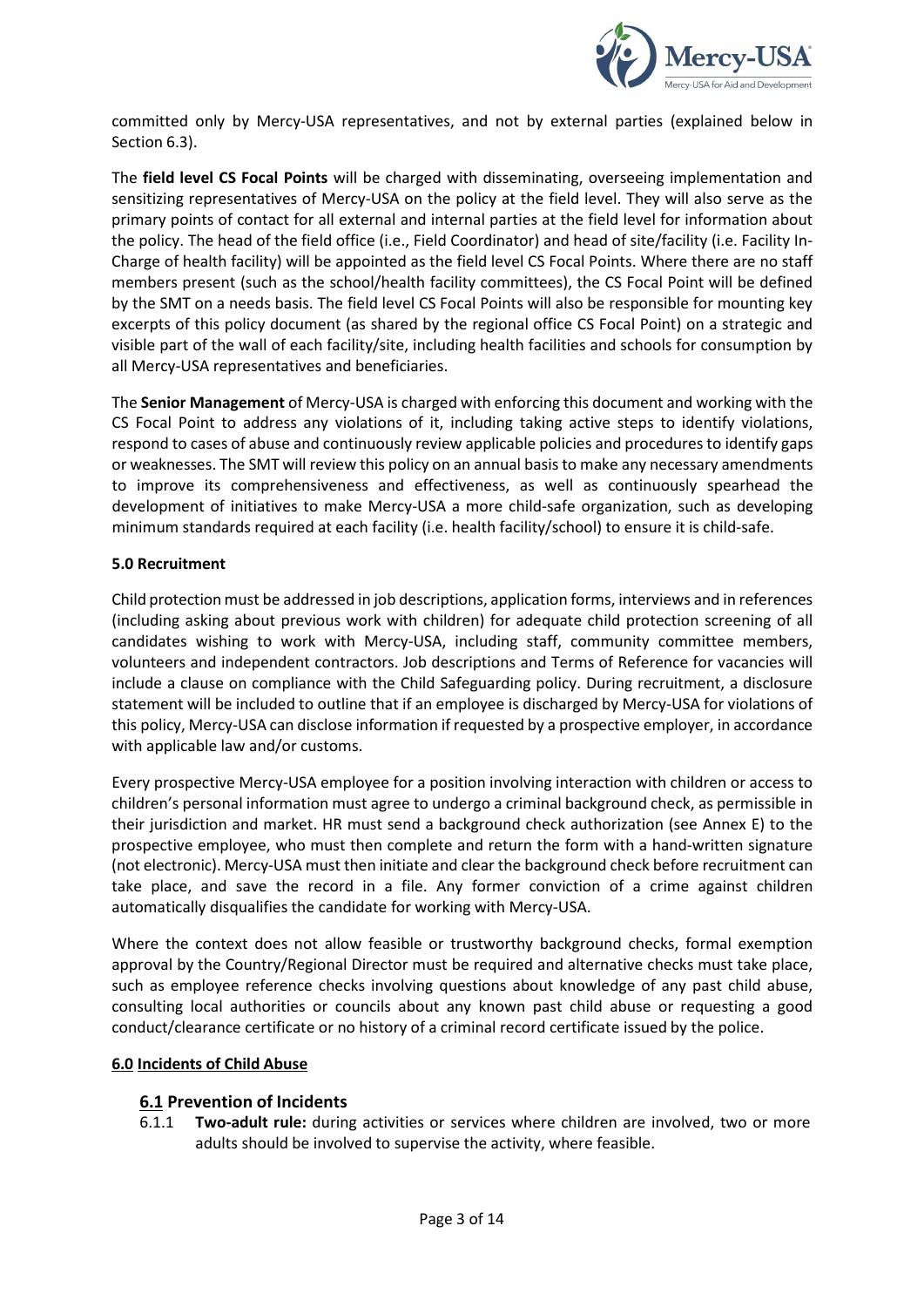

- 6.1.2 No child shall be taken alone in a Mercy-USA vehicle, unless absolutely necessary and with parental/guardian and managerial consent.
- 6.1.3 No Mercy-USA representative may stay alone overnight with a child beneficiary (unless part of their immediate or extended family) at any location.
- 6.1.4 No Mercy-USA representative may place themselves in a vulnerable position with children.
- 6.1.5 No Mercy-USA representative may discriminate against, exclude or favor particular children.
- 6.1.6 Personal child information that is captured, stored or sent through electronic, online or mobile devices must be password protected.
- 6.1.7 Mercy-USA shall conduct criminal background checks (or alternative checks, where police checks are not feasible) on all Mercy-USA representatives and any visitor to Mercy-USA's programs.
- 6.1.8 All program design processes will include assessment and analysis of child protection threats and resources in the proposed area of operation, and how these may be affected by the proposed program.
- 6.1.9 Any sub-award or partnership agreement by Mercy-USA with another organization will include a clause on child protection to ensure that the partner also complies with this policy.
- 6.1.10 Any communication, including images or information about children, must comply with the communication guidelines in Annex B.
- 6.1.11 Any visitor to Mercy-USA projects involving children in any way must comply with the visitor guidelines in Annex C and must receive information about appropriate conduct.

# **6.2 Reporting on Incidents**

- 6.2.1 If a child is in danger or harm, call the appropriate local authorities immediately (if it will not further endanger the child).
- 6.2.2 Every Mercy-USA staff and representative are responsible for, and obligated to, report any suspicious or confirmed cases of child abuse or child protection concerns involving any Mercy-USA representative.
- 6.2.3 Suspected or confirmed violations of this policy must be immediately reported to the country head office CS Focal Point within 24 hours of the incident with a copy provided to HQ at **[safeguarding@mercyusa.org](mailto:safeguarding@mercyusa.org)** through an incident report, using the form in Annex D. If preferred, this can be submitted anonymously.
- 6.2.4 All records and reports must be preserved and filed safely, and kept confidential to the extent possible.
- 6.2.5 If an incident is committed by the CS Focal Point(s), the case must be reported directly to the Country/Regional Director.
- 6.2.6 All reports will be investigated by the country head office CS Focal Point and SMT, with a decision made, action taken and response to the reporter of the incident within a maximum of 2 weeks of the report being received.
- 6.2.7 If an incident is committed by someone not affiliated with Mercy-USA (any external party), the Mercy-USA representative aware of this incident isstill required to report it as per the procedure described above. The CS Focal Point and SMT will review the case and, if deemed appropriate and safe, will make a formal referral to the authorities.
- 6.2.8 Where there are widespread harmful local practices not involving Mercy-USA staff, such incidents will be reported on a regular basis and Mercy-USA will work with relevant local authorities, religious leaders, women and children's groups and other stakeholders to sensitize the community against such practices. This process will be documented and filed.

# **6.3 Responding to Incident Reports**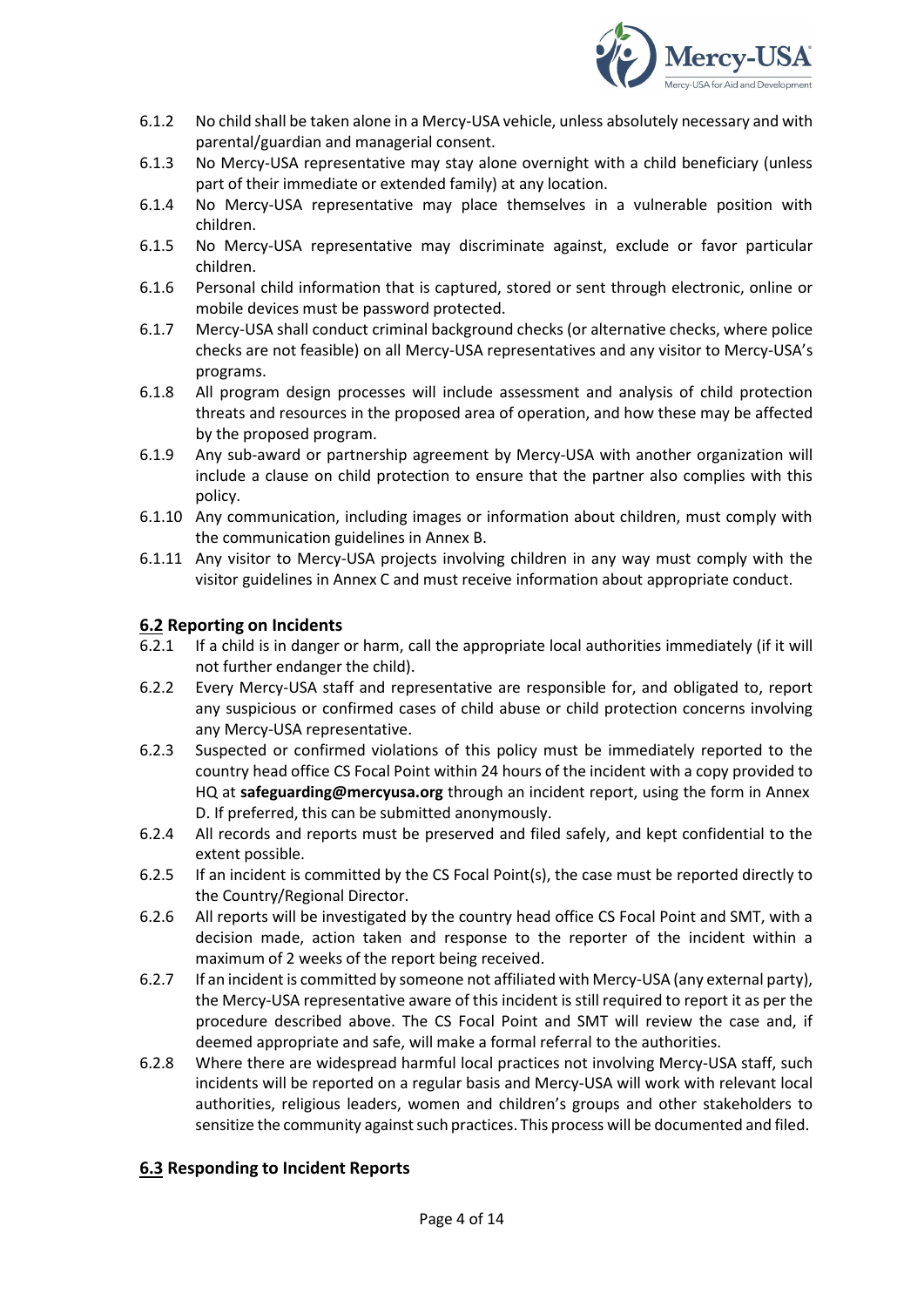

- 6.3.1 Upon receiving an incident report, the CS Focal Point is responsible to lead the investigation. An initial assessment will be conducted, and a full account of the matter willbe recorded on section 2.0 of the child abuse reporting form.
- 6.3.2 Where evidence supports, the CS Focal Point is responsible for informing Senior Management.
- 6.3.3 The CS Focal Point and Senior Management must ensure the appropriate corrective actions and remedial measures are taken. They must seek professional advice and work with the HR to determine the next step.
- 6.3.4 Where relevant and safe, reporting to the local authorities should also take place.
- 6.3.5 In cases where the allegations relate to members of Senior Management, the CS Focal Point should investigate and if deemed credible, forward the report directly to Mercy-USA's headquarters.
- 6.3.6 In cases where the allegations relate to the CS Focal Point, the Country/Regional Director will receive the report and immediately suspend (with pay) the employee to allow for the investigation to take place by the Senior Management. If the allegation is found to be supported by evidence, the Country/Regional Director and Senior Management must perform duties 3 and 4 above and dismiss the staff member. If there is no evidence to support the allegation, the staff member will be recalled and briefed.

### **7.0 Acknowledgment of Compliance**

This policy will be translated in the local language to ensure full understanding prior to signing.

Noncompliance with this policy will be taken seriously. Mercy-USA reserves the right to refer criminal offences to police or other authorities.

The following statement confirms understanding of and compliance with this policy:

"I have received, read and understood the Child Safeguarding Policy and agree to fully adhere to the expectations and provisions therein. I am fully aware that should I fail to comply with the policy, I will be liable to dismissal and/or legal remedies commensurate to the offence.

I testify that I have not been involved in any form of child abuse before.

I promise to respect, honor and protect children at all times during my work through my conduct, the language that I use and by immediately reporting child protection violations of which I am aware. To show my consent and commitment to comply with the policy, I hereby sign this declaration."

**Name**:

**Position**:

**Relationship with Mercy-USA**:

*(i.e., current employee, prospective employee, intern, volunteer, contractor, donor, partner, etc.).*

**Signature**:

**Location**:

**Date**: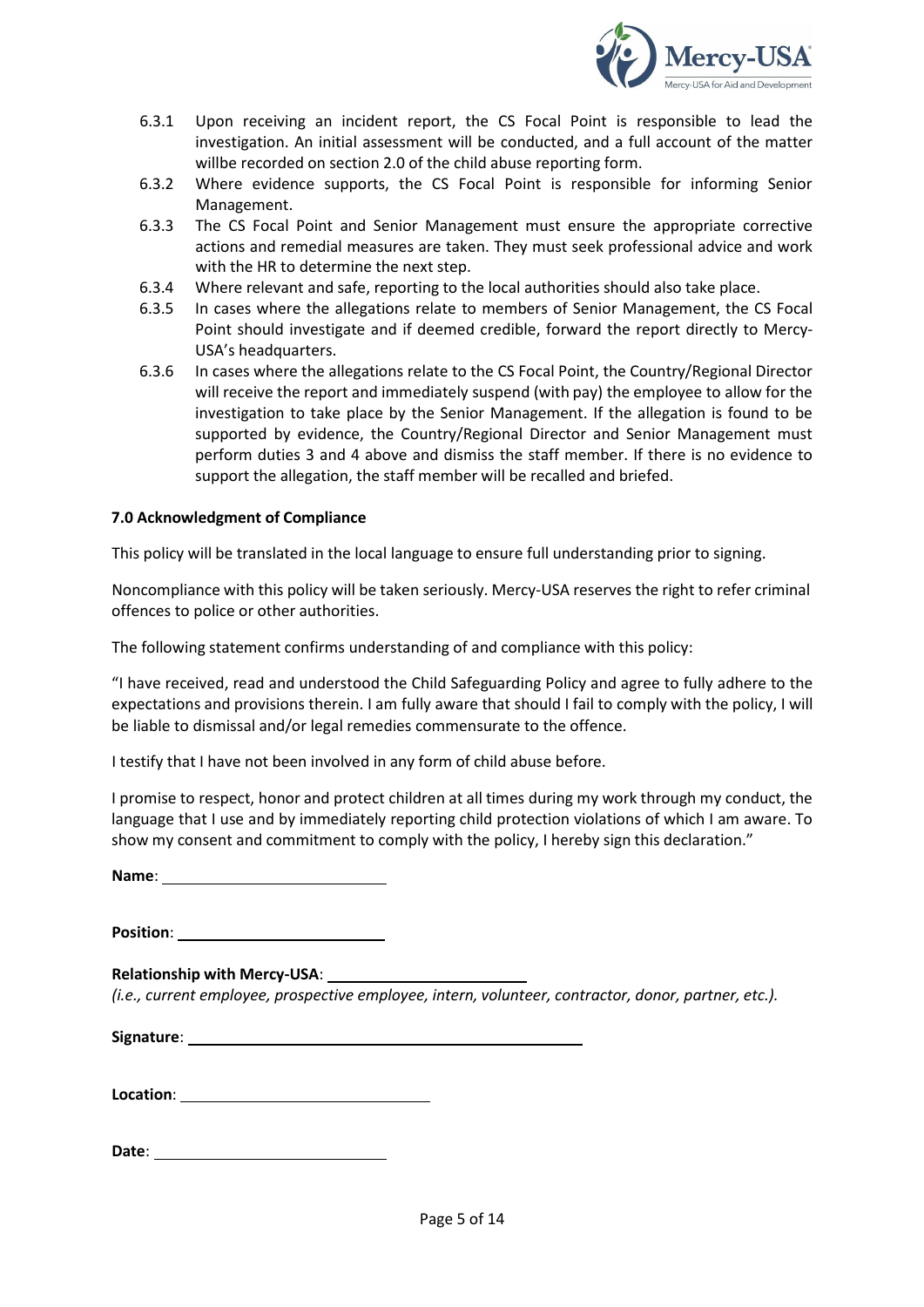

### **Annex A – Sexual Exploitation and Abuse Code of Conduct and Form**

### **1.1 Scope**

Mercy-USA has established a Sexual Exploitation and Abuse (SEA) complaint mechanism which enables both beneficiaries and staff to make SEA complaints and seek redress in a safe environment. The mechanism is intended to be effective, accessible and safe for users. Any such cases are reported to immediate line managers in the program locations, and, in the event that the managers are the offenders, then the case is reported to the Human Resource Department at the country/regional head office. Mercy-USA will operate a similar inclusive redress system with any sub-partners.

### **2.1 Procedure**

Mercy-USA's Human Resources Departments sensitize all staff on the expectations and requirements of the Sexual Exploitation and Abuse Policy. It is emphasized that in program implementation it is necessary to sensitize stakeholders especially the beneficiaries on the existence of the Code of Conduct and set reporting/communication mechanisms for SEA cases. Mercy-USA cautions that in principle, sexual relations between humanitarian workers/Mercy-USA staff and beneficiaries of assistance are prohibited because they are based on inherently unequal power dynamics. This also includes sex for help or help for sex under any circumstances.

Mercy-USA staff members are given an orientation on SEA, including exploring definitions of sexual exploitation and abuse, its causes and consequences with the aim to reinforce the ethical behavior of the organization's staff. The Mercy-USA Employment Policy also stipulates that any manner of sexual harassment is prohibited, leading to disciplinary actions including termination of employment with the organization. All staff members are also obliged to sign the SEA policy, an example of which is included below (Mercy-USA SEA Code of Conduct Compliance Form). Any sub-partners are expected to follow the same procedures, with strict adherence to the policy.

At the Country/Regional office, there is a focal team comprised of the management staff with the Human Resources Department as the lead. This team acts as the focal point for all issues relating to SEA in their area(s) of operation. The team handles such issues and gives guidance on the way forward in dealing with all SEA matters and possible investigations.

#### **3.1 Mercy-USA SEA Code of Conduct Compliance Form**

All Mercy-USA for Aid and Development personnel, contractual workers and volunteers must uphold the highest standards of professional and personal conduct. At all times, Mercy-USA staff and contractual workers must treat the local population with respect and dignity, in particular vulnerable groups such as women and children.

Sexual exploitation and sexual abuse (SEA) are acts of unacceptable behavior and prohibited conduct for all Mercy-USA staff. SEA damages the image and integrity of Mercy-USA and erodes confidence and trust in the Organization.

Sexual exploitation and abuse by Mercy-USA employees or contractual workers constitute acts of gross misconduct, and are, therefore, grounds for termination of employment.

- 1) Sexual activity with children (persons under the age of 18) is prohibited regardless of the age of majority or age of consent locally. Mistaken belief in the age of a child is not a defense.
- 2) Exchange of money, employment, goods, or services for sex, including sexual favors or other forms of humiliating, degrading, or exploitative behavior, is prohibited. This includes exchange of assistance that is due to beneficiaries.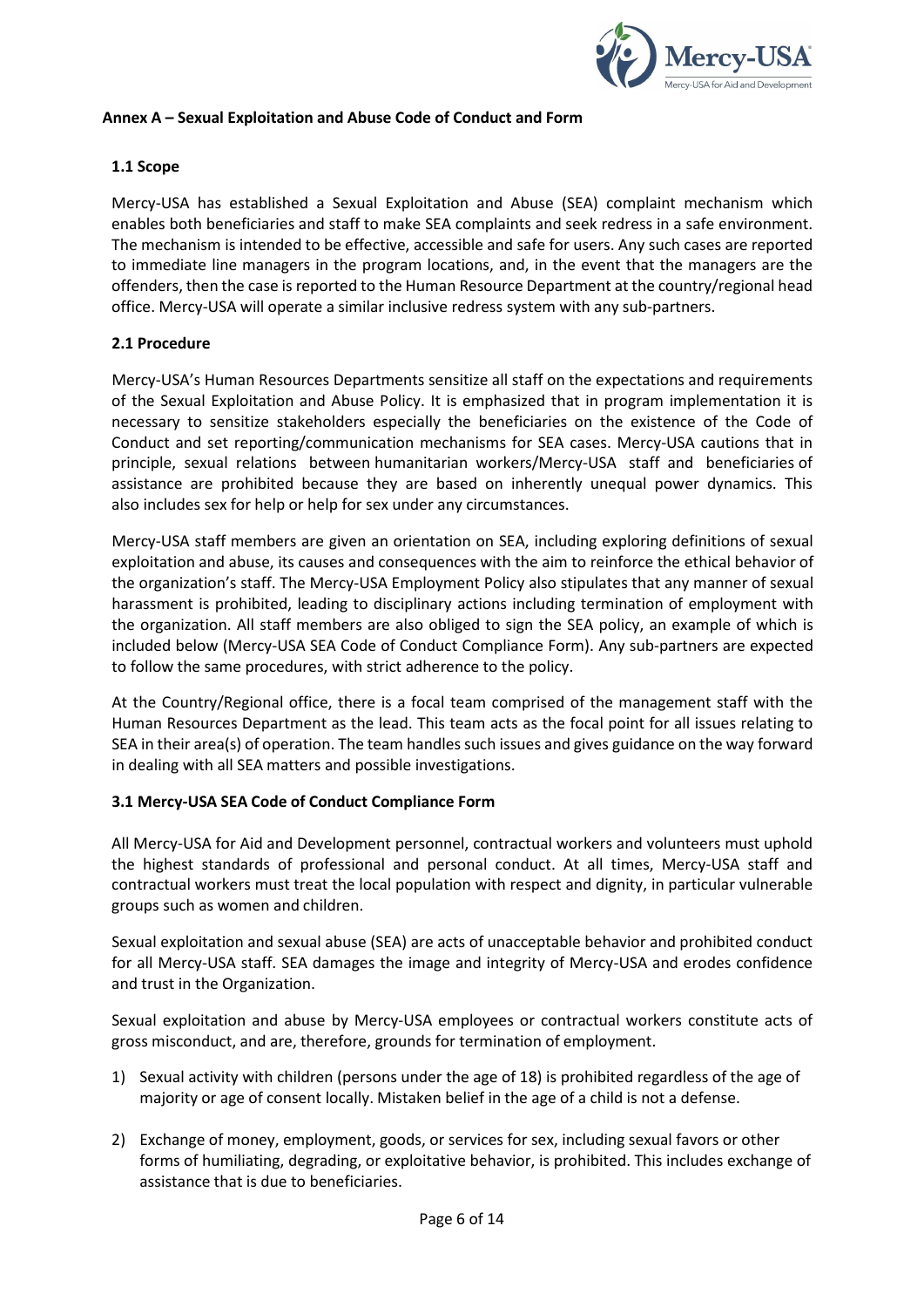

- 3) Sexual relationships between Mercy-USA workers and beneficiaries are prohibited since they are based on inherently unequal power dynamics. Such relationships undermine the credibility and integrity of our humanitarian aid work.
- 4) Where a Mercy-USA worker develops concerns or suspicions regarding sexual abuse or exploitation by a fellow worker, whether in Mercy-USA or not, he or she must report such concerns via established Mercy-USA reporting mechanisms.
- 5) Humanitarian workers must create and maintain an environment that prevents sexual exploitation and abuse and promotes the implementation of their Code of Conduct. Managers at all levels have a responsibility to support and develop systems that maintain this environment.

All Mercy-USA staff must contribute to an environment that prevents sexual exploitation and abuse. Executives and Managers have a particular responsibility to develop systems and cultivate an environment that prevents SEA and ensures strict compliance with the Code of Conduct. Mercy-USA personnel are obligated to report any concerns regarding sexual exploitation and abuse by a fellow worker through the established reporting mechanisms.

Any violation of the Code of Conduct will be considered as serious misconduct. SEA activities will be investigated and may lead to drastic disciplinary measures, including suspension, immediate or summary dismissal and/or involvement of local police authorities.

| Name of<br><b>Employee/Contractor</b> | Signature: | Date: |
|---------------------------------------|------------|-------|
| <b>Name of Witness</b>                | Signature: | Date: |

I have read and understand this Code of Conduct and will comply fully with it.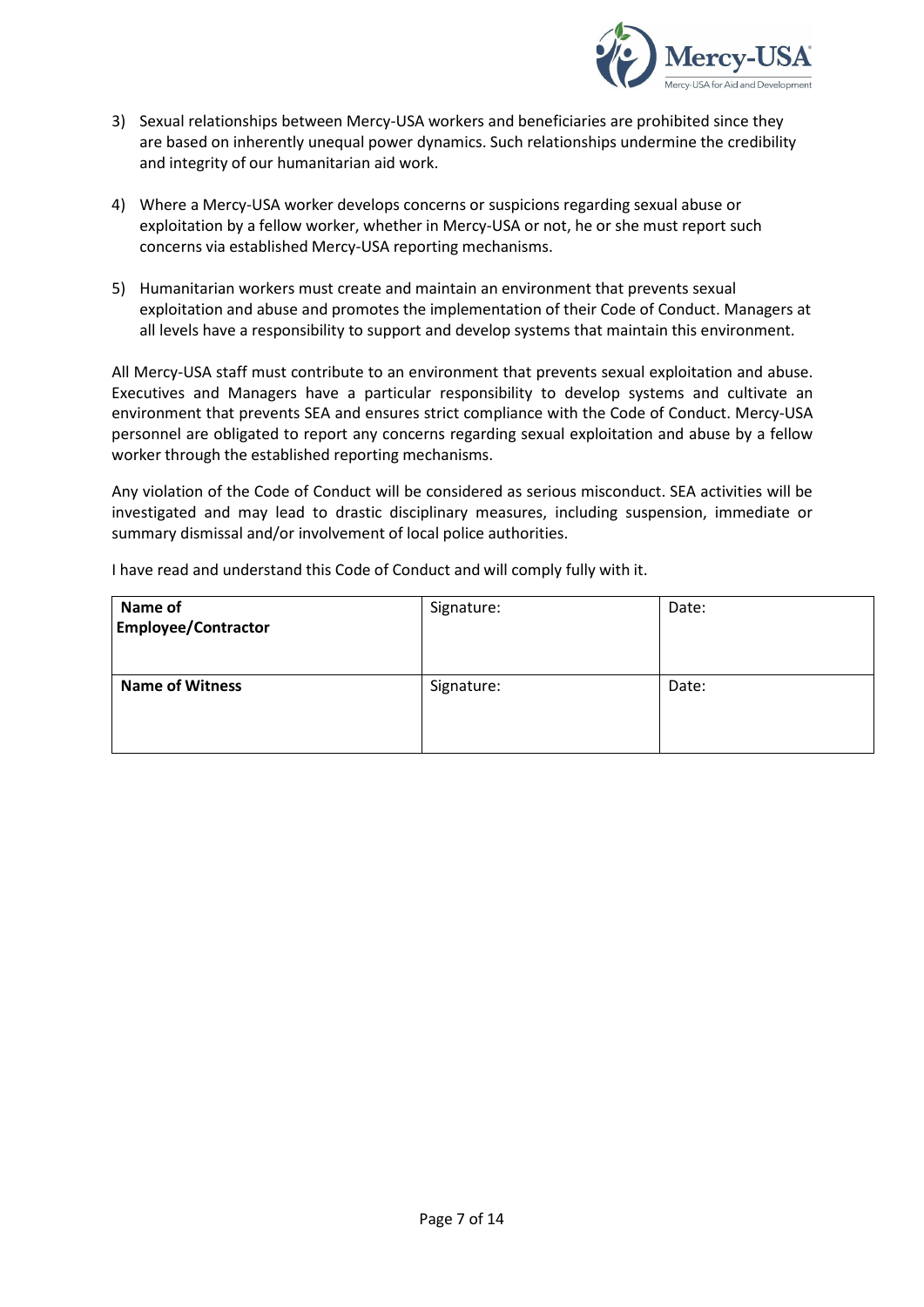

### **Annex B – Communication on Children Guidelines**

### **1.0 Background**

Mercy-USA has a responsibility to expose injustices and human rights violations faced by children in humanitarian crises in order to compel people, donors, organizations and governments to act. However, we must not exploit children or harm their dignity or humanity in an effort to raise funds or awareness. We must also not place children at risk of exploitation, retribution or stigmatization by reporting on their circumstances. We must therefore practice "ethical reporting – serving the public's interest for trust without compromising the rights of children" (UNICEF).

### **2.0 Interviewing Children Guidelines**

- **2.1** Ensure that there is an adult/parent/guardian present during the interview.
- **2.2** Ensure that the child and guardian are aware that they are talking with an interviewer and explain the purpose and use of the interview, and where the story will be disseminated.
- **2.3** Obtain permission from the child and the guardian for the interview, video and/or photographs without any coercion through signature of a formal release. Copies of this signed form must be retained and filed. This release can be verbal, in the presence of at least two other adult witnesses, if not possible to be signed in an emergency context.
- **2.4** No payments or compensation are to be given to the child or guardian for the interview, footage or consent.
- **2.5** Do no harm to the child; avoid judgement and cultural insensitivity, including questions, attitudes or comments that endanger or humiliate the child, or reactivate pain, grief or trauma.
- **2.6** Do not ask the children to promote products or to tell a story that is not their own.
- **2.7** Limit the number of interviewers/photographers involved in the interview and ensure that the child feels comfortable and does not feel pressured in any way.

#### **3.0 Photo and Video Guidelines**

- **3.1** A release is required which informs the parent/guardian of the intended use of the photo/video and the extra protection of high-risk children. This release can be verbal, in the presence of at least two other adult witnesses, if not possible to be signed in an emergency context. If signed, copies of this signed form must be retained and filed.
- **3.2** Ensure the photos and videos are clear, convey a story with a clear beginning, middle and end, and convey an emotion or action. Describe the context and ensure it is compelling.
- **3.3** Never take photos of nude children.
- **3.4** Ensure the dignity of the child—convey the child as a brave survivor, not a helpless victim. The child, family or community should be the hero in the story, not any outsiders.
- **3.5** Never depict a child in serious health or danger without care (for example, a crying baby alone or children with fresh wounds).

#### **4.0 Reporting on Children Guidelines**

- **4.1** Do not stigmatize the child or describe the child in a way that exposes them to harm, discrimination, or rejection.
- **4.2** Provide accurate context for the child's story and/or images.
- **4.3** Do not give information that can lead to a child being identified or traced by others. Provide region or district level information only, not village level or their school. Only use their first name.
- **4.4** Always change the name and obscure the visual image if the child is high-risk; such as a victim of sexual or physical abuse or exploitation, an asylum seeker, refugee or IDP, orphaned or abandoned, charged or convicted of a crime, a current or former child soldier, is HIV positive, is infected with a deadly disease or does not wish to be named.
- **4.5** If changing the child's name to protect their identity, ask the child during the interview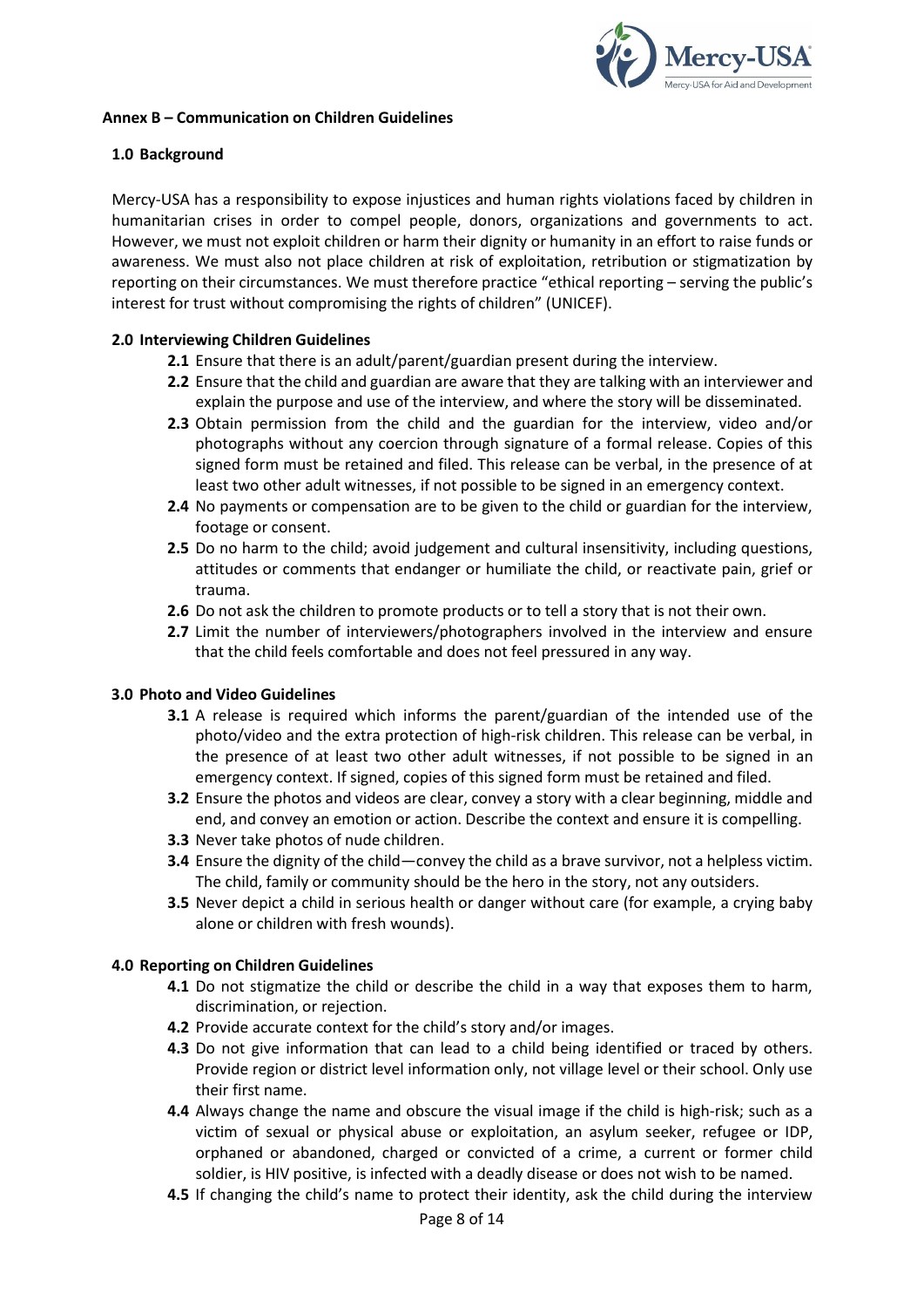

which name they would prefer. If the child does not give a preference, than consult someone from the local community to select a culturally appropriate name.

- **4.6** Verify the accuracy of the child's statements with other children and/or adults.
- **4.7** If the child may be at risk, report on the situation generally speaking for children rather than specifying the individual child in the story.
- **4.8** Never create a hypothetical tragic situation of what will happen if Mercy-USA "does not help."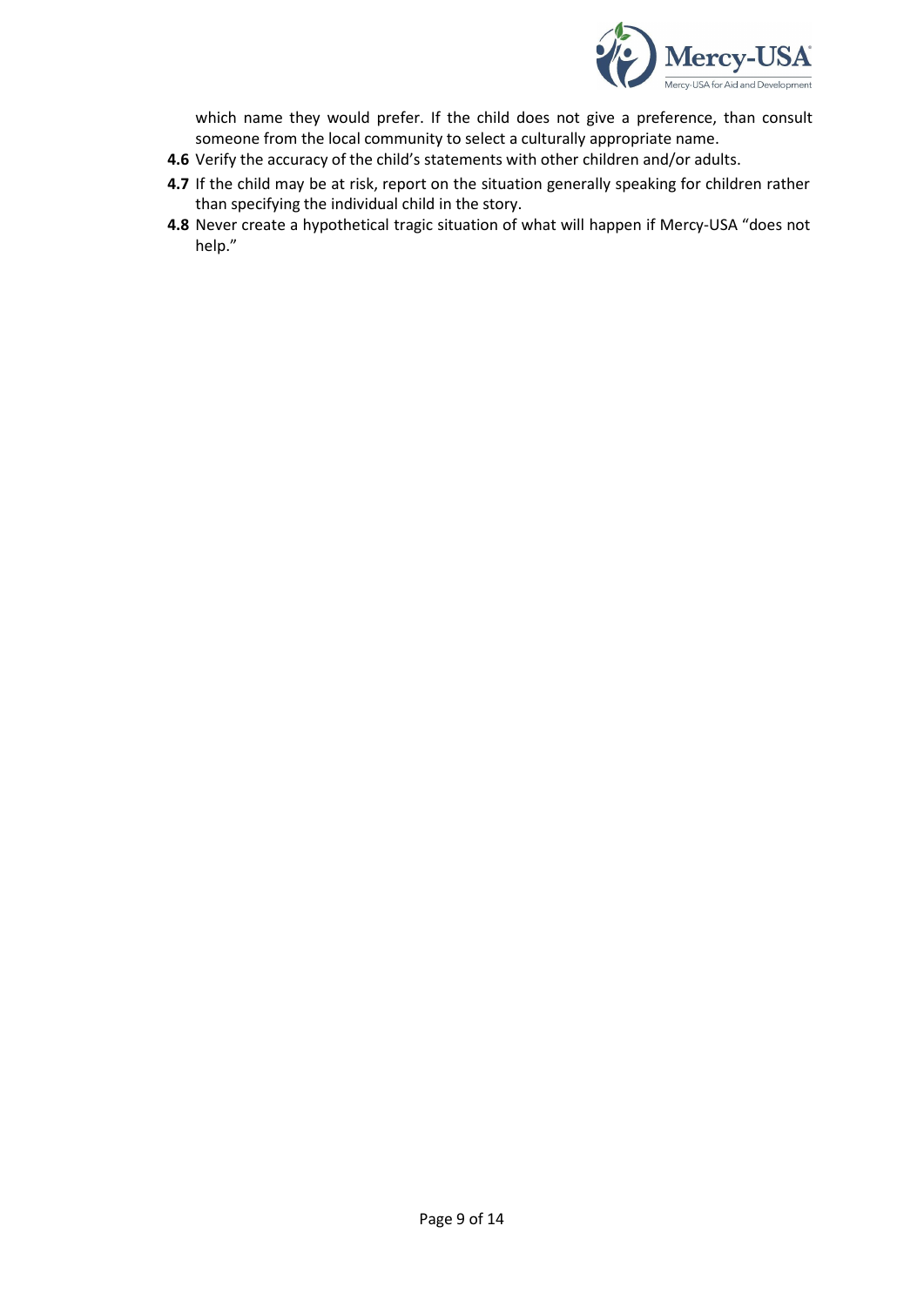

#### **5.0 Interview/Photo Release Form**

In support of Mercy-USA's mission and without any expectation of compensation, I give consent to Mercy-USA to:

- a. use my child's first name (unless a high-risk child);
- b. interview, film, photograph, video record my child (unless a high-risk child);
- c. use my child's image, interview statements, excerpts of statements and original creations (i.e., child's stories, poems, or artwork) in Mercy-USA's publications (print and online) for educational, awareness raising and/or fundraising purposes.

This consent, indicated by my signature below, will not expire nor does it require additional permission from me.

**Name and signature of parent/guardian: \***

**Child's Name:** 

| <b>Child's Age:</b> |  |
|---------------------|--|
|                     |  |
|                     |  |

**Date:** 

**Location:** 

*\*If consent form has to be read to the parent/guardian by a Mercy-USA representative or community leader, please also sign below:*

I certify that I have read this release form in full to the parent/legal guardian, whose signature appears above**.** 

**Name and signature of Mercy-USA representative/community leader:**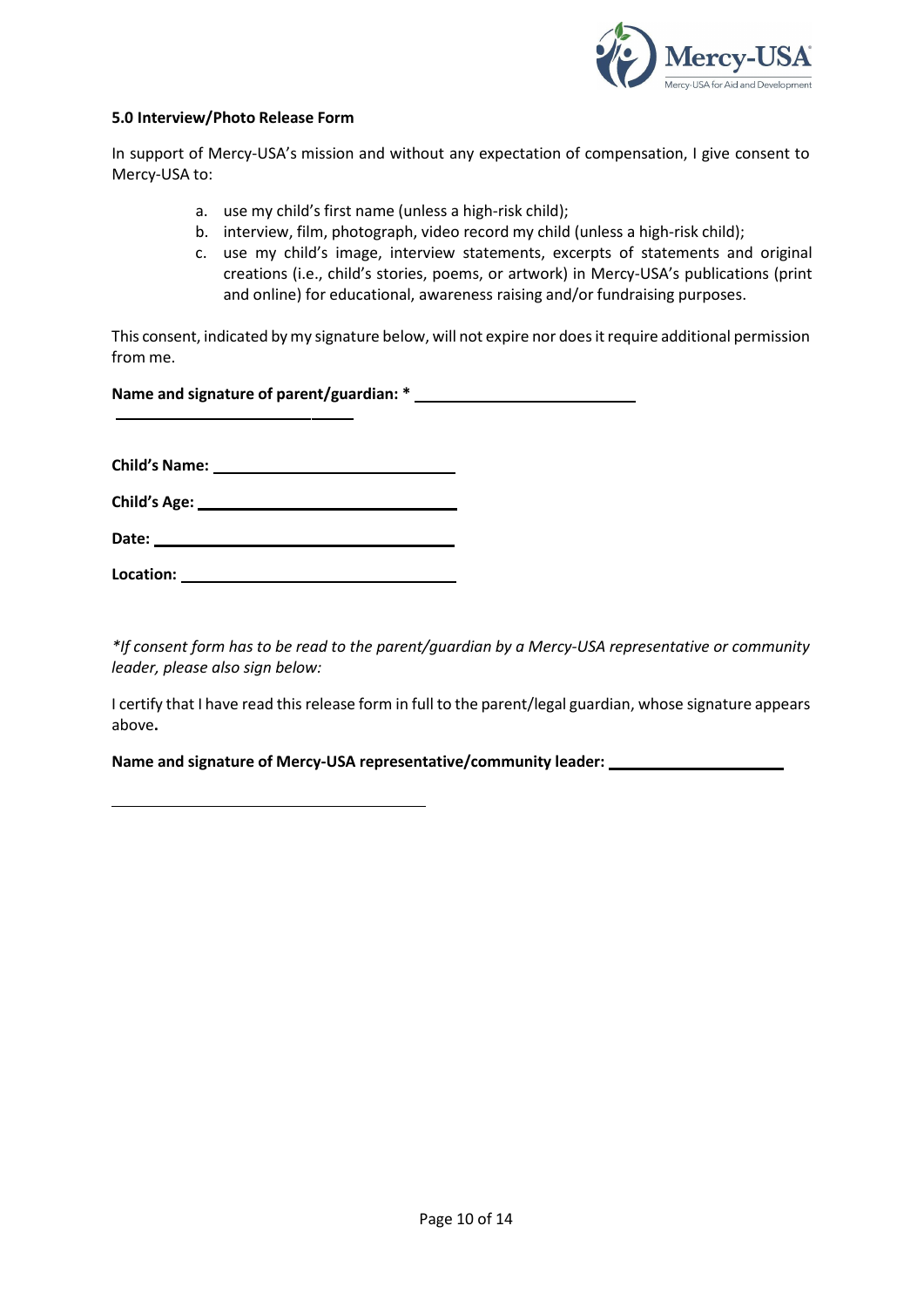

# **Annex C – Child Protection in Program Visit Guidelines 1.0 General Procedure**

**1.1** Any visitor to a Mercy-USA site must be trained on the Child Safeguarding policy and sign the acknowledgement of understanding and compliance with the policy. Visitors include staff, interns, consultants, volunteers, vendors, policymakers, talent, corporate partners, donors, board members, journalists, etc.

# **2.0 Prior to Site Visit**

**2.1** Every visitor must inform the Mercy-USA field focal person of their planned visit to the site at least 2 days in advance.

**2.2** Under no circumstances may a visitor arrive at a program or site unannounced, whether or not children are present.

**2.3** Mercy-USA must review expectations of the site visit with the visitor, including signed acknowledgement of the Child Safeguarding Policy. This signed copy should be retained in files; if the visitor participates in multiple visits then the policy needs to be signed only once per year.

**2.4** Mercy-USA must explain the Communication Guidelines to visitors and others involved inthe site visit, including caregiver/parents/guardians of children, and obtain the signed release form for photos/videos/stories of the child, as per the Communication Guidelines.

# **3.0 During Site Visit**

**3.1** Adhere to the two-adult rule as outlined in the Child Safeguarding Policy, wherein two ormore adults are required to supervise all activities involving children.

**3.2** Children must never be left alone with a visitor.

**3.3** The visitor must not exchange personal information with any child, including address,phone number, email or social media contacts.

**3.4** The visitor must dress appropriately and in a culturally acceptable way.

**3.5** The visitor must show respect for local culture, and human and child rights.

**3.6** Do not share the child's name, photo or any other information on personal social media. Do not share the child's full name or location on professional social media during or afterthe site visit, and turn off devices that automatically populate the location (geotagging) on social media.

**3.7** No visitor may stay overnight with child beneficiaries (unless part of their immediate or extended family), in any location.

**3.8** Visitors may not visit the child's home unless they have both:

- a) Obtained consent from the child's guardian, and
- b) The child's guardian is present during the visit.

If not, the visit must take place in a communal and public location**.**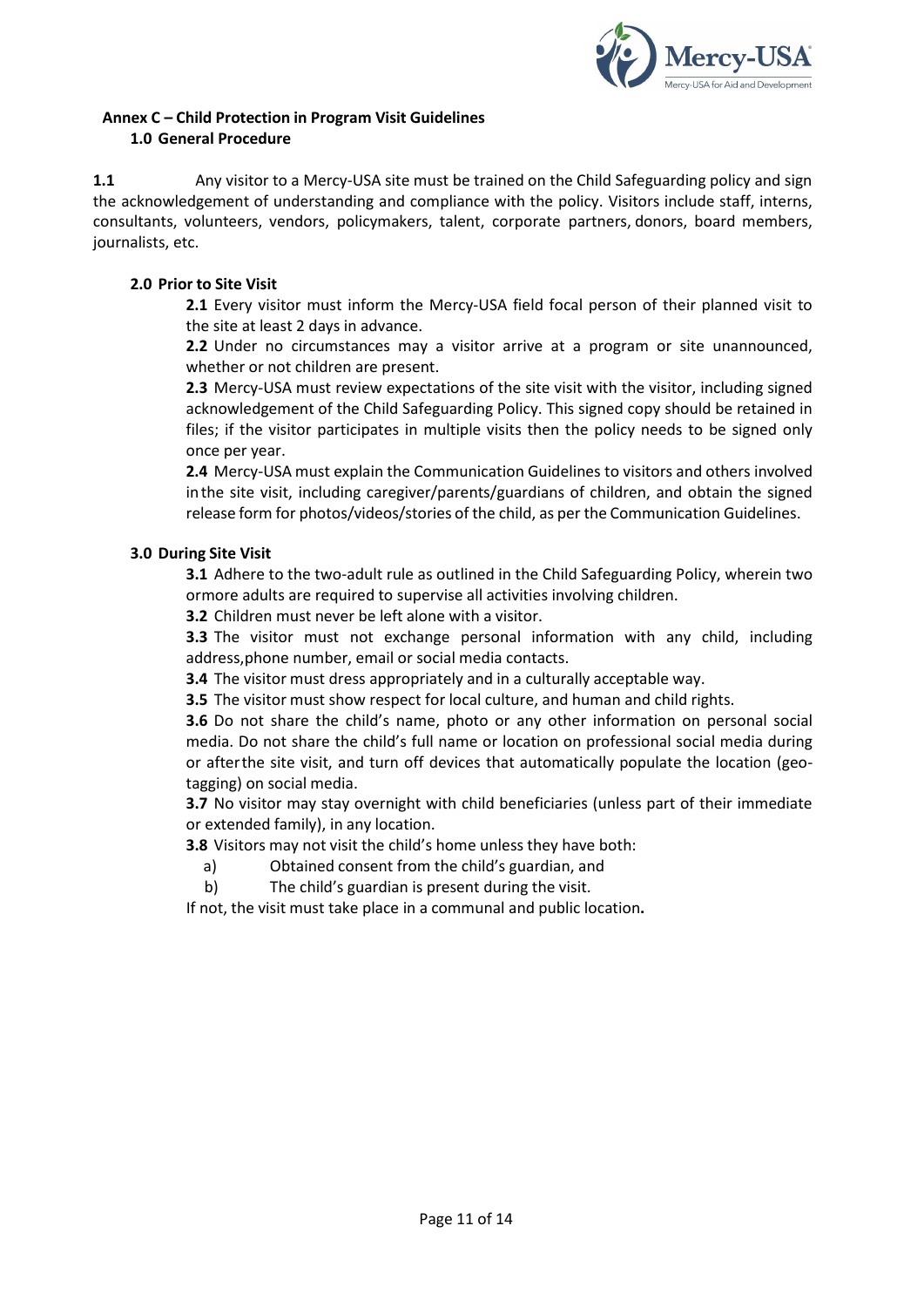

# **Annex D – Child Abuse Reporting Form**

# **1.0 Mercy-USA Representative's Account**

| Name of Mercy-USA<br>Representative<br>Submitting the<br>Report:* |  |
|-------------------------------------------------------------------|--|
| Date of incident:                                                 |  |
| Time of incident:                                                 |  |
| Location<br>of<br>the<br>incident:                                |  |
| Type of incident:                                                 |  |
| (Physical, Emotional,<br>Neglect or Sexual<br>abuse)              |  |
| Brief description of<br>incident:                                 |  |
| actions<br>Relevant<br>that are currently<br>taking place:        |  |
| of<br><b>Date</b><br>report<br>submission:                        |  |

*\*Leave blank if wish to remain anonymous*

Leave part 2.0 blank for the CS Focal Point to fill.

# **2.0 CS Focal Point's Account:**

| Name of Reporting<br>CS Focal Point(s):*                                 |  |
|--------------------------------------------------------------------------|--|
| <b>Received</b><br><b>Date</b><br>Report:                                |  |
| <b>Mode of Receiving</b><br>Report:                                      |  |
| <b>Details</b><br>of<br>Investigation:                                   |  |
| of<br><b>Sources</b><br><b>Information</b><br>Consulted:                 |  |
| Detailed Account(s)<br>Incident<br>of<br>and<br><b>Relevant Sources:</b> |  |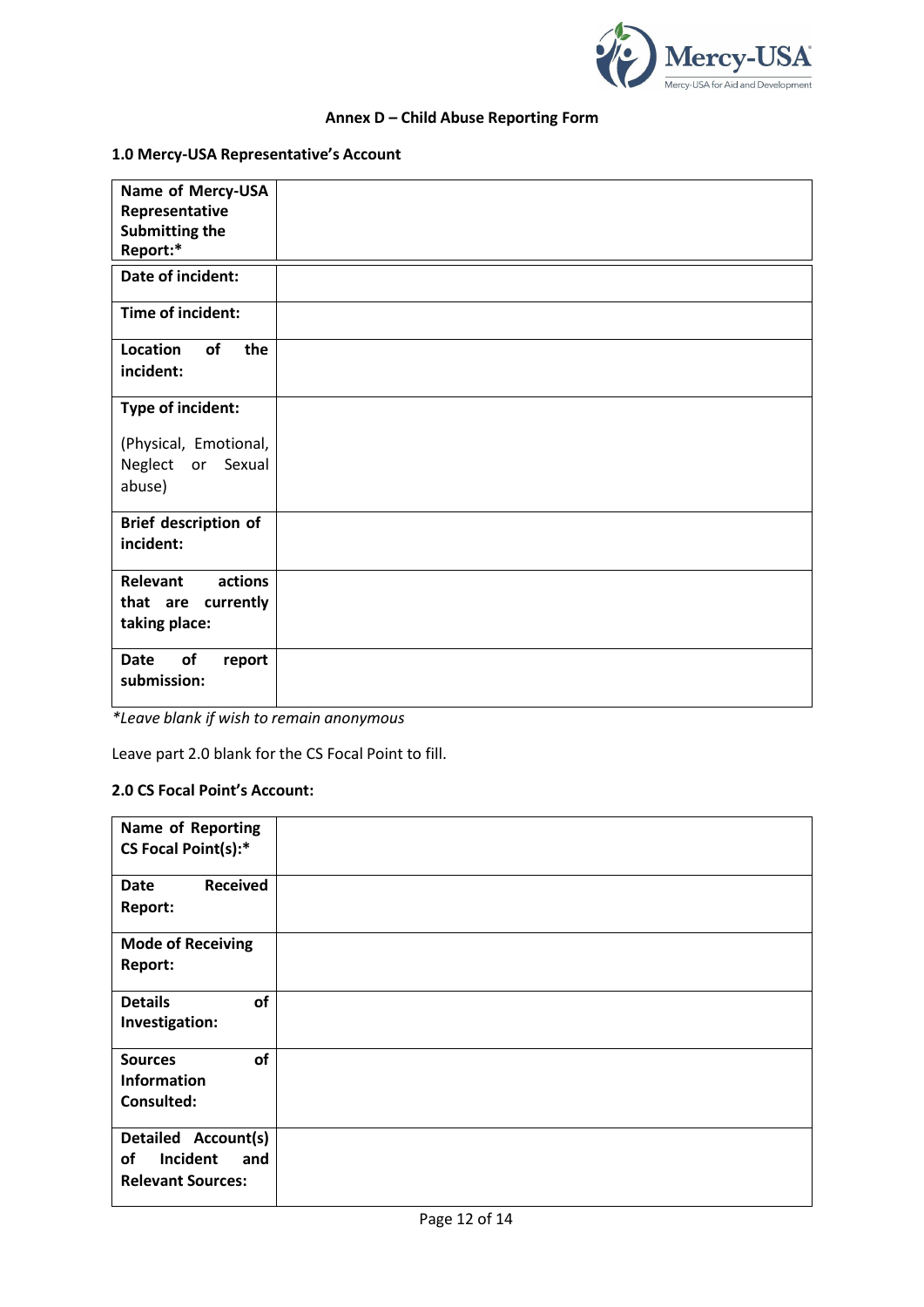

| <b>Final Findings:</b>                     |  |
|--------------------------------------------|--|
| <b>Actions Taken:</b>                      |  |
| <b>Recommendations</b><br>for Way Forward: |  |

*\*Leave blank if wish to remain anonymous*